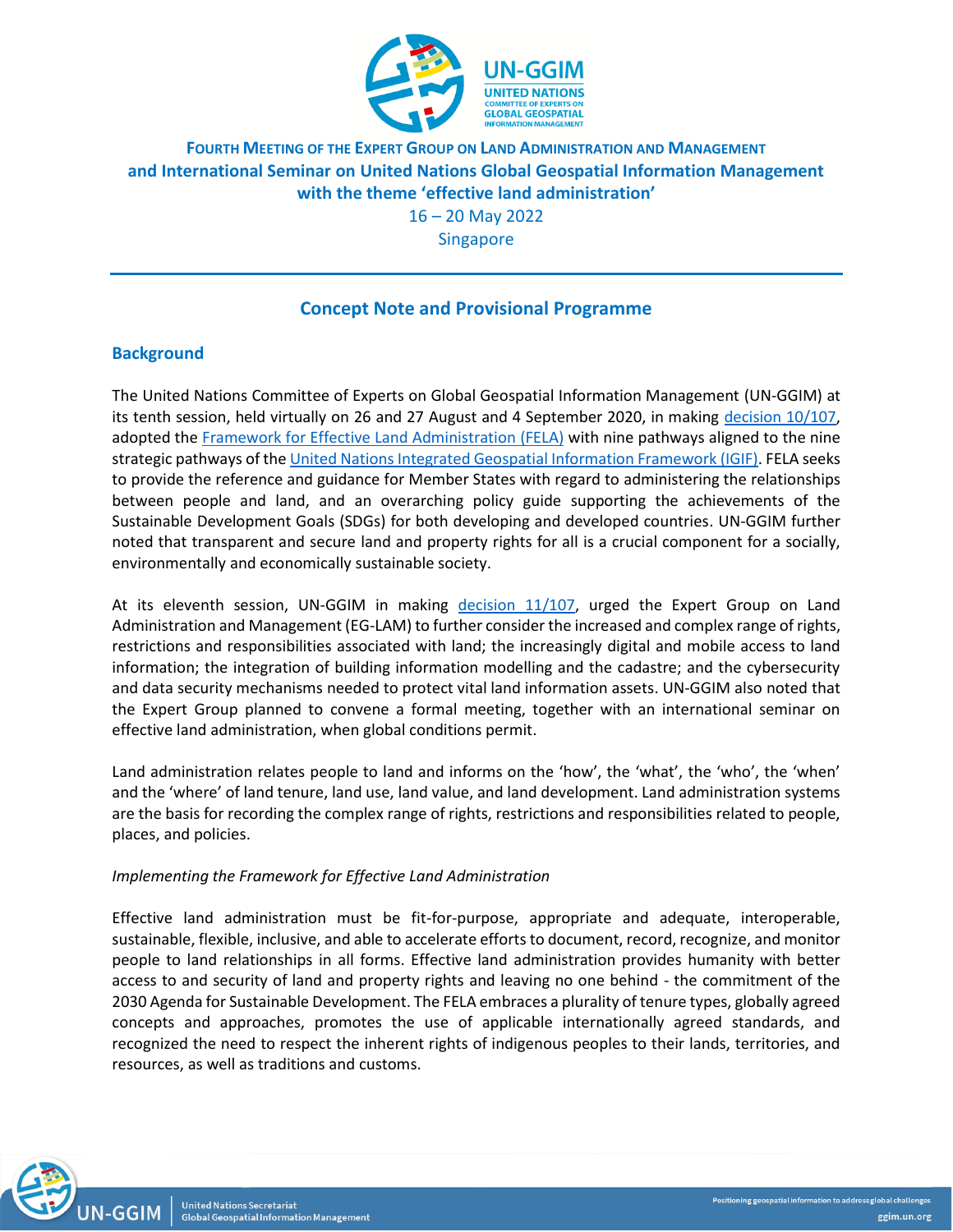UN-GGIM appreciated the EG-LAM utilization of the Implementation Guide of the IGIF as a reference resource when considering guidance to implement the FELA at the country level and in this regard, also noted contributory efforts of the EG-LAM to support the implementation of the IGIF. UN-GGIM, also at the eleventh session, noted the initial consideration of the five key elements for implementing the FELA at the country level, to translate concepts into practical guidance, and that the focus of those elements should include: modalities for sharing and exchanging knowledge, information and experiences, including relevant use cases, practices and examples; an assessment mechanism that considers the nine pathways of the FELA and national circumstances of Member States; and appropriate collaborative efforts with regional committees, functional and thematic groups of UN-GGIM and relevant international stakeholders.

#### *Geospatially enabled Building Information Modelling (BIM)*

At the tenth session, UN-GGIM noted that the IGIF provided a coherent mechanism to raise awareness and advocacy and facilitate communication and collaboration between the maritime, terrestrial and cadastral domains and this included the built environment. At the eleventh session, the EG-LAM was requested, in its consideration on implementing the FELA, study the integration of building information modelling (BIM) and the cadastre from the technical and organizational aspects.

In March 2020, the United Nations Statistics Division, as the Secretariat of UN-GGIM, agreed to collaborate with the World Federation of Engineering Organizations (WFEO) and the World Geospatial Industry Council (WGIC) to addresses challenges in the adoption of integrated geospatial and BIM solutions for the SDGs. The initial joint collaboration was to develop a [white paper](http://www.wfeo.org/wp-content/uploads/members/Webinars/Webinar_HLPF/WGIC-WFEO-UNSD-White-Paper/20200709-WGIC-WFEO-UNSD-White-Paper-Resilient-Infrastructure.pdf) that was launched on 9 July 2020 at a dedicated side event during the United Nations High Level Political Forum. The paper gives an overview and assessment of the geospatial and BIM technology ecosystem with specific focus on resilient infrastructure. It also addresses challenges in the adoption of integrated geospatial and BIM solutions.

#### **Expert Group Meeting and International Seminar**

#### *Singapore meeting of the Expert Group on Land Administration and Management*

The EG-LAM met in person in April 2016 in Addis Ababa, Ethiopia, from 14 – 15 March 2017 in Delft, the Netherlands and on 26 and 29 September 2018 in Deqing, China. The last meeting included the Deqing International Seminar on United Nations Global Geospatial Information Management with the theme "effective land administration".

The Fourth Meeting of the United Nations Expert Group on Land Administration and Management is a closed meeting, by invitation only, allows members of the Expert Group together with invited experts to review, consider and discuss its progress to-date, follow through on the guidance and decisions of UN-GGIM, and in particular, its ongoing consideration to translate concepts into practical guidance for the implementation of the FELA at the country level. It facilitates peer-to-peer exchange of information, experience and practices, affords networking whilst attending to the business and activities of the EG-LAM.

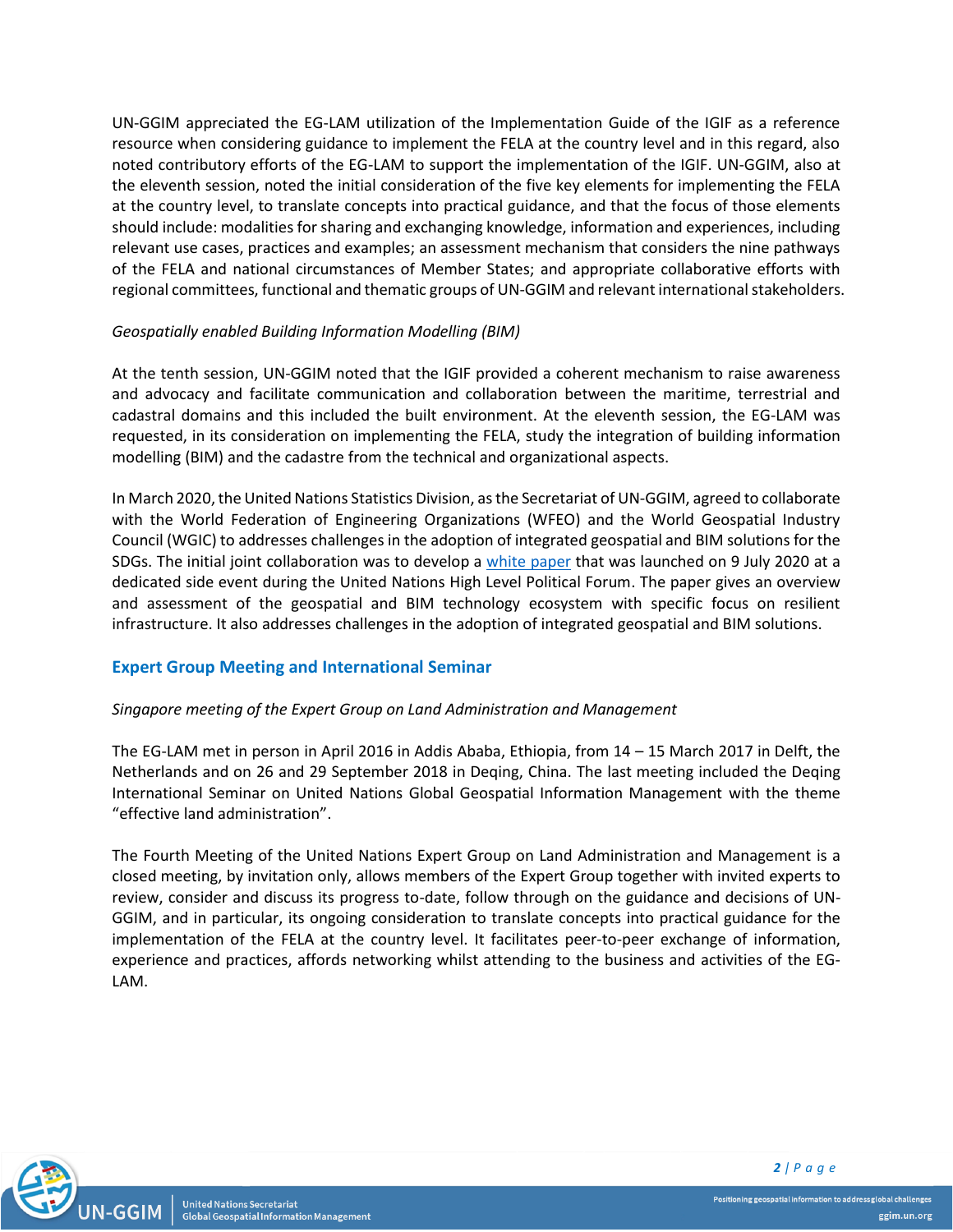#### *Meeting of the Executive Board of UN-GGIM-AP*

Within the programme of the Expert Group Meeting and International Seminar, the Government of Singapore through the Singapore Land Authority will host the 2022 meeting of the Executive Board of UN-GGIM-AP.

#### *International Seminar on Effective Land Administration*

The International Seminar on United Nations Global Geospatial Information Management with the theme 'effective land administration' will provide a forum for deliberating key considerations for effective land administration including translating concepts into practical guidance for Member States when implementing the FELA. The International Seminar seeks to share and exchange knowledge, information and experience; facilitate peer-to-peer engagement and learning; interact and consider guidance, recommendations, standards and approaches towards effective land administration for the wellbeing of society, environment and economy.

The International Seminar will have an agenda that promotes active interactions, sharing and exchanges with presentations addressing a number of identified sub-themes, including the increased and complex range of rights, restrictions and responsibilities associated with land; the integration of building information modelling and the cadastre; the increasing digital and mobile access to land information; cybersecurity and data security mechanisms to protect vital land information assets; utilization of the Implementation Guide of the IGIF as a reference resource; together with key elements for implementing the FELA at the country level.

#### **Organizers**

The United Nations Global Geospatial Information Management Section, Statistics Division, Department of Economic and Social Affairs and the Government of Singapore through the Singapore Land Authority will jointly organize the Expert Group Meeting and International Seminar together with the United Nations Expert Group on Land Administration and Management. The International Seminar is supported by the Regional Committee of United Nations Global Geospatial Information Management for Asia and the Pacific (UN-GGIM-AP).

The week before, from 9 – 13 May 2022, the Government of Singapore through its Maritime and Port Authority will be hosting the third expert meeting of the United Nations Working Group on Marine Geospatial Information and the International Seminar on United Nations Global Geospatial Information Management with the theme 'effective and integrated marine geospatial information' [\(https://ggim.un.org/meetings/2022/3rd-WG-MGI\)](https://ggim.un.org/meetings/2022/3rd-WG-MGI). This five day event includes the thirteenth meeting of the Marine Spatial Data Infrastructure Working Group of the International Hydrographic Organization and the 2022 annual meeting of the Marine Domain Working Group of the Open Geospatial Consortium.

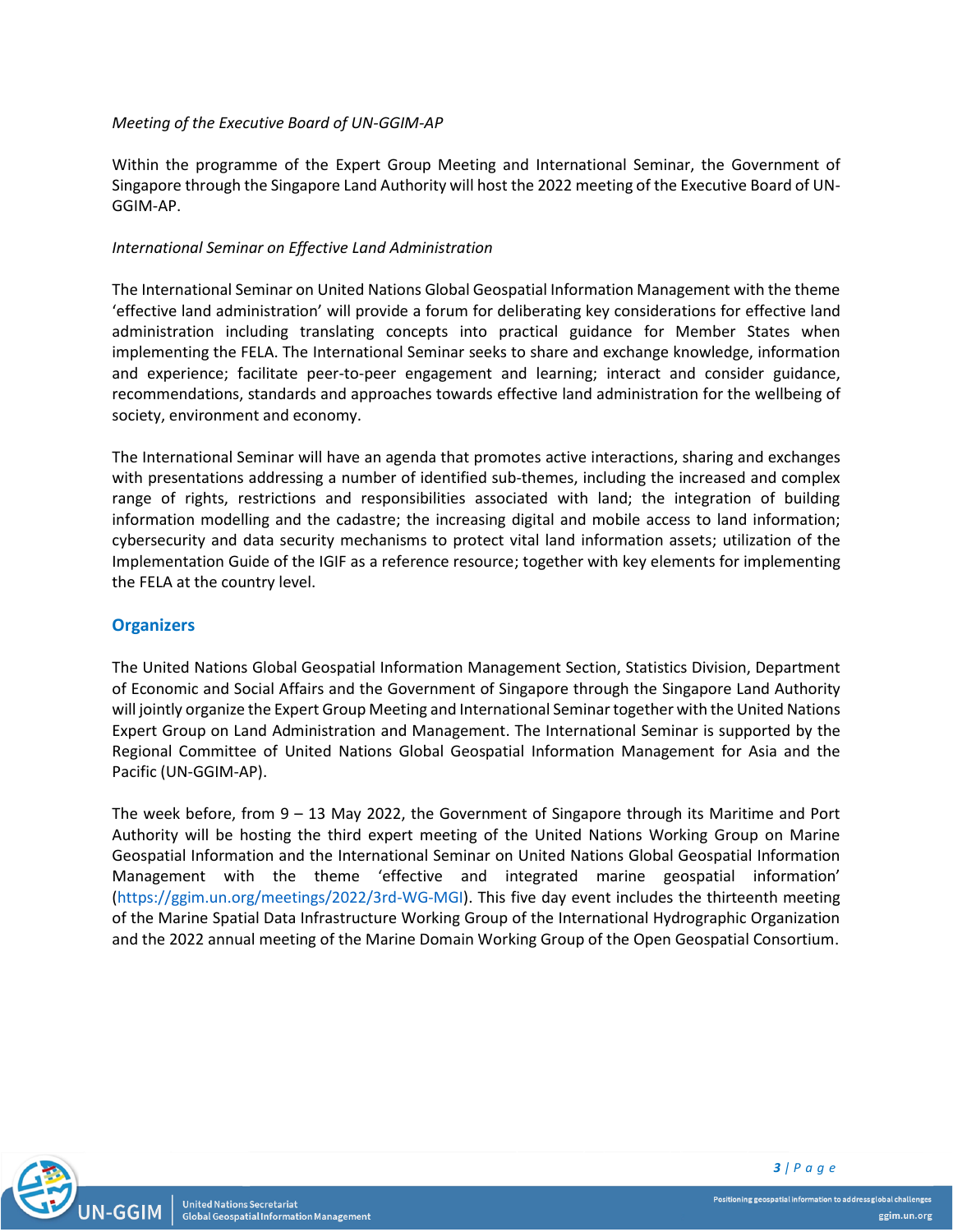#### **Language**

The Expert Group Meeting and International Seminar will be conducted in English.

#### **Participation**

The Singapore meeting of the United Nations Expert Group on Land Administration and Management is a closed meeting and participation is by invitation only. The International Seminar on United Nations Global Geospatial Information Management with the theme 'effective land administration' on 17 and 19 May 2022 is open to participants from governments, United Nations system, international organizations, the private sector, academic and research institutions and civil societies. However, request and registration of participation will be required. The meeting of the Executive Board of UN-GGIM-AP is also a closed meeting and participation is by invitation only.

#### **Travelling to Singapore**

All travellers to Singapore aged two and above should take a pre-departure COVID-19 Polymerase Chain Reaction (PCR) test or an Antigen Rapid Test (ART) test as may be required. Please refer to the updated Information - [Travel methods for Singapore](https://ggim.un.org/meetings/2022/4th-EG-LAM/documents/Information_Note-4th_Expert_Group_Meeting_and_International_Seminar_06Apr.pdf) for details.

Attendees are to obtain entry visa (if applicable), purchase travel insurance, secure a self-isolation accommodation, download the Trace-together application, and submit their Health Declaration and Digital Vaccination Certificate before departing for Singapore. Please refer to the tables and links below for more details.

#### **Health and Safety**

For a safe meeting environment, prevailing local government measures related to the coronavirus disease (COVID-19) pandemic at the time of the meeting shall apply. This may include requirements for predeparture negative result of a PCR or an Antigen Rapid Test that are professionally administered within 2 days before departure for Singapore. If you are symptomatic on arrival, you may be directed to take a COVID-19 test. Access to the meeting and International Seminar venue is also subject to prevailing local government measures and may only be possible with a valid COVID-19 certificate of full vaccination.



**United Nations Secretariat** Global Geospatial Information Management *4 | P a g e*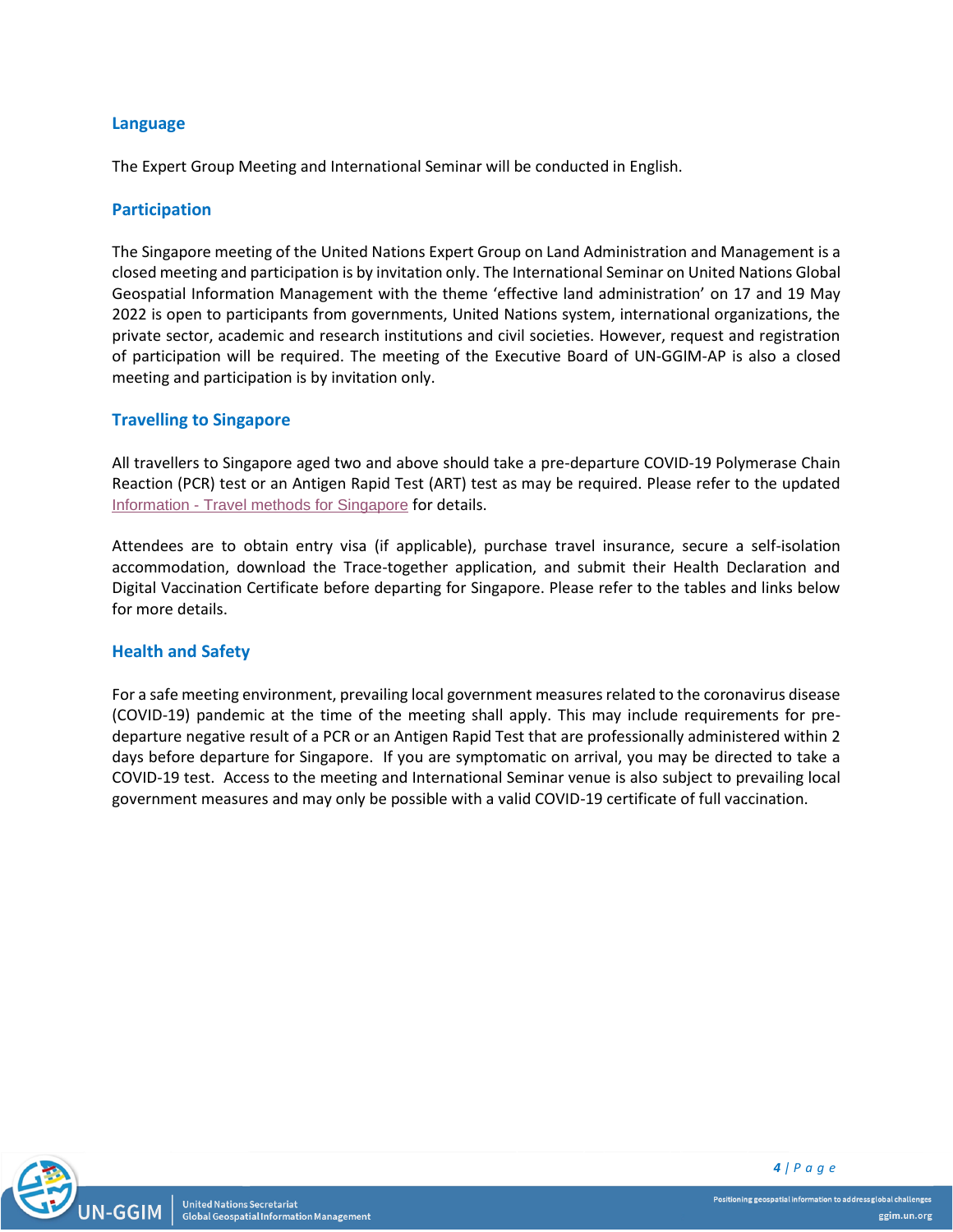## **Provisional Programme**

The programme at a glance is as follows –

|                   | <b>MONDAY</b><br><b>16 MAY</b>                                          | <b>TUESDAY</b><br>17 MAY                                                      | <b>WEDNESDAY</b><br><b>18 MAY</b>                              | <b>THURSDAY</b><br><b>19 MAY</b>                                       | <b>FRIDAY</b><br><b>20 MAY</b>                                   |
|-------------------|-------------------------------------------------------------------------|-------------------------------------------------------------------------------|----------------------------------------------------------------|------------------------------------------------------------------------|------------------------------------------------------------------|
| <b>MORNINGS</b>   | Fourth expert<br>meeting of EG-<br>LAM (by<br>invitation<br>only)       | <b>International</b><br>Seminar on<br><b>Effective Land</b><br>Administration | Fourth expert<br>meeting of EG-<br>LAM (by<br>invitation only) | International<br>Seminar on<br><b>Effective Land</b><br>Administration | Fourth expert<br>meeting of<br>EG-LAM (by<br>invitation<br>only) |
| <b>AFTERNOONS</b> | UN-GGIM-AP<br>Executive<br>Board meeting<br>(by invitation<br>$only1$ ) | <b>International</b><br>Seminar on<br><b>Effective Land</b><br>Administration | <b>Technical study</b><br>visit (by<br>invitation only)        | International<br>Seminar on<br><b>Effective Land</b><br>Administration | Fourth expert<br>meeting of<br>EG-LAM (by<br>invitation<br>only) |

The outline programme is as follows –

| Monday<br>16 May 2022 | Expert meetings (Day #1)     |   |                                                                                                                                                          |  |
|-----------------------|------------------------------|---|----------------------------------------------------------------------------------------------------------------------------------------------------------|--|
|                       | $08:30 a.m. -$<br>12:30 p.m. | ❖ | Fourth Meeting of the United Nations Expert Group on Land<br>Administration and Management <sup>2</sup><br>Welcome and introductions<br>↘                |  |
|                       |                              |   | Provisional agenda, organization of the meeting and setting-the-<br>⋗<br>scene                                                                           |  |
|                       |                              |   | Review of the decisions and guidance and other highlights from<br>$\blacktriangleright$<br>the Committee of Experts                                      |  |
|                       |                              |   | Review of the work plan and accomplishments<br>➤                                                                                                         |  |
|                       | $14:00 p.m. -$<br>18:00 p.m. | ❖ | 2022 meeting of the Executive Board of the Regional Committee of<br>United Nations Global Geospatial Information Management for Asia<br>and the Pacific  |  |
|                       |                              |   | Welcome and provisional agenda<br>⋗                                                                                                                      |  |
|                       |                              | ⋗ | Review of activities and accomplishments of the regional<br>committee during the preceding period and next steps                                         |  |
|                       |                              |   | Highlights from the programme of work of UN-GGIM including<br>$\blacktriangleright$<br>the reporting to ECOSOC on the implementation of<br>E/RES/2016/27 |  |
|                       |                              |   | Eleventh plenary meeting of UN-GGIM-AP<br>⋗                                                                                                              |  |

 $2$  Members of the Executive Board of UN-GGIM-AP are invited to contribute and participate in the Fourth meeting of the Expert Group on Land Administration and Management



*5 | P a g e*

 $1$  Co-Chairs of the Expert Group on Land Administration and Management and Working Group on Marine Geospatial Information are invited.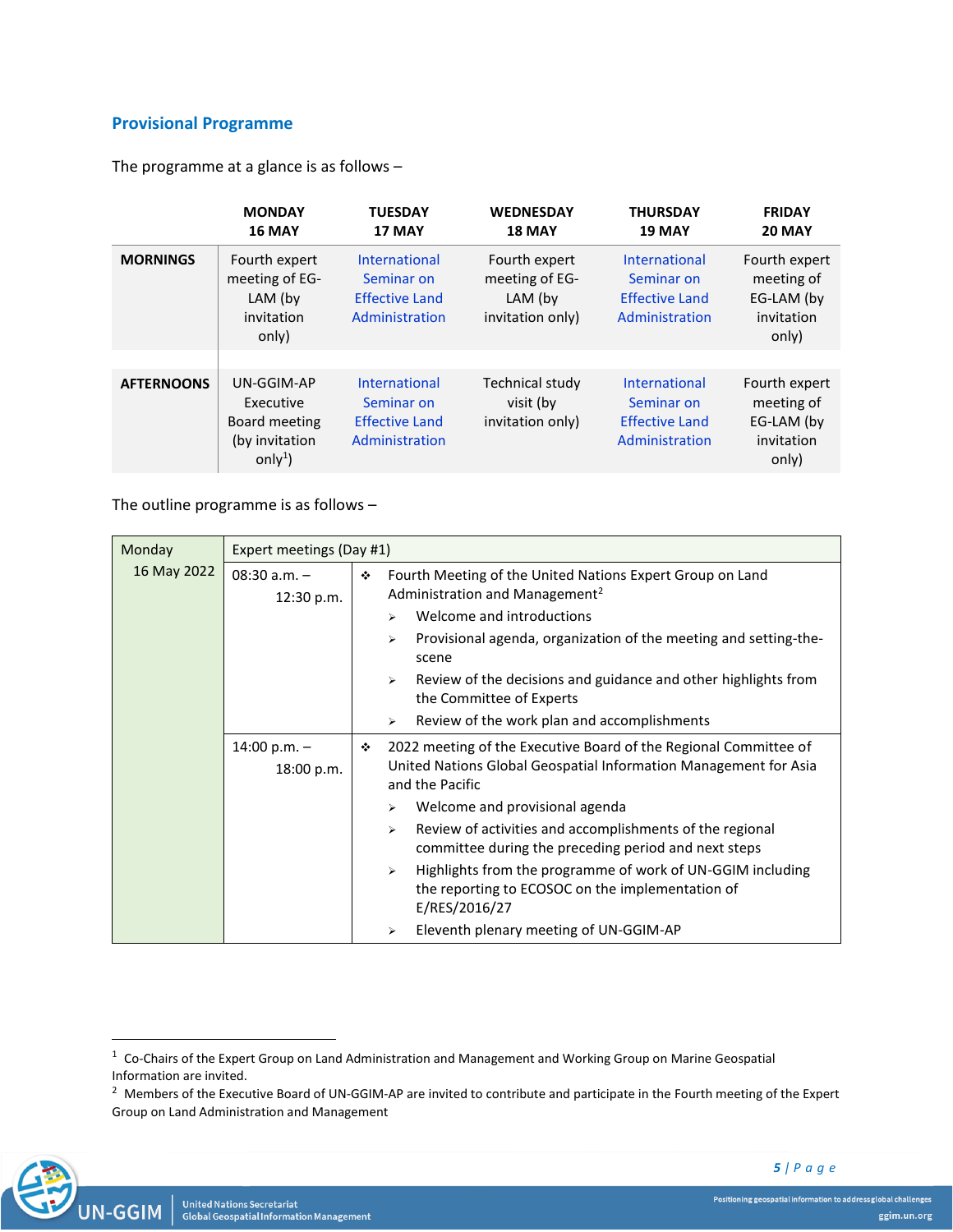| Tuesday     | International seminar (Day #1) |                                                                                                                                                                                                                                                                                  |  |  |
|-------------|--------------------------------|----------------------------------------------------------------------------------------------------------------------------------------------------------------------------------------------------------------------------------------------------------------------------------|--|--|
| 17 May 2022 | 09:00 $a.m. -$<br>13:00 p.m.   | Joint official opening ceremony for the International Seminar, the 2022<br>❖<br>meeting of the Executive Board of UN-GGIM-AP and the Fourth Meeting of<br>EG-LAM<br>Plenary Session #1 - Effective land administration for wellbeing of society,<br>❖<br>environment and economy |  |  |
|             | 14:30 p.m. $-$<br>18:00 p.m.   | Plenary Session #2 - Rights, restrictions and responsibilities for secure land<br>❖<br>and property rights<br>Plenary Session #3 - Availability and accessibility of reliable, timely and<br>❖<br>quality land information and data security                                     |  |  |
| Wednesday   | Expert meetings (Day #2)       |                                                                                                                                                                                                                                                                                  |  |  |
| 18 May 2022 | $08:30 a.m. -$<br>12:30 p.m.   | Fourth Meeting of the United Nations Expert Group on Land<br>❖<br>Administration and Management <sup>3</sup><br>Highlights and outcomes<br>⋗                                                                                                                                     |  |  |
|             |                                | Engagement with the Executive Board of UN-GGIM-AP                                                                                                                                                                                                                                |  |  |
|             |                                | International seminar on effective land administration                                                                                                                                                                                                                           |  |  |
|             |                                | Review of the objective, work and tasks before the Expert Group<br>⋗                                                                                                                                                                                                             |  |  |
|             |                                | Addressing the increased and complex range of rights,<br>restrictions and responsibilities associated with land                                                                                                                                                                  |  |  |
|             |                                | Addressing the increasingly digital and mobile access to land<br>information; issue cybersecurity and data security mechanisms to<br>protect vital land information                                                                                                              |  |  |
|             |                                | Robust and sound policy and legal frameworks for effective land<br>٠<br>administration including issues related to authoritative land<br>information                                                                                                                             |  |  |
|             |                                | The integration of building information modelling and the<br>cadastre                                                                                                                                                                                                            |  |  |
|             |                                | Consideration on the integration of the maritime, terrestrial and<br>٠<br>cadastral domain                                                                                                                                                                                       |  |  |
|             | 14:00 p.m. $-$<br>19:00 p.m.   | Technical study visit organized by the Singapore Land Authority (by<br>۰<br>invitation only)                                                                                                                                                                                     |  |  |
| Thursday    |                                | International seminar (Day #2)                                                                                                                                                                                                                                                   |  |  |
| 19 May 2022 | 09:00 a.m. -                   | Plenary Session #4 - Integration of building information modelling and the<br>❖                                                                                                                                                                                                  |  |  |
|             | 13:00 p.m.                     | cadastre<br>Plenary Session #5 - Integration of maritime, terrestrial and cadastral<br>❖<br>domains                                                                                                                                                                              |  |  |
|             | 14:30 p.m. $-$                 | Plenary Session #6 - Key elements for implementing the Framework for<br>❖                                                                                                                                                                                                        |  |  |
|             | 18:00 p.m.                     | Effective Land Administration at the country-level                                                                                                                                                                                                                               |  |  |
|             |                                | Seminar summary and joint closing ceremony of the International Seminar<br>❖<br>and the meeting of the Executive Board of UN-GGIM-AP                                                                                                                                             |  |  |

 $3$  Members of the Executive Board of UN-GGIM-AP are invited to contribute and participate in the Fourth meeting of the Expert Group on Land Administration and Management

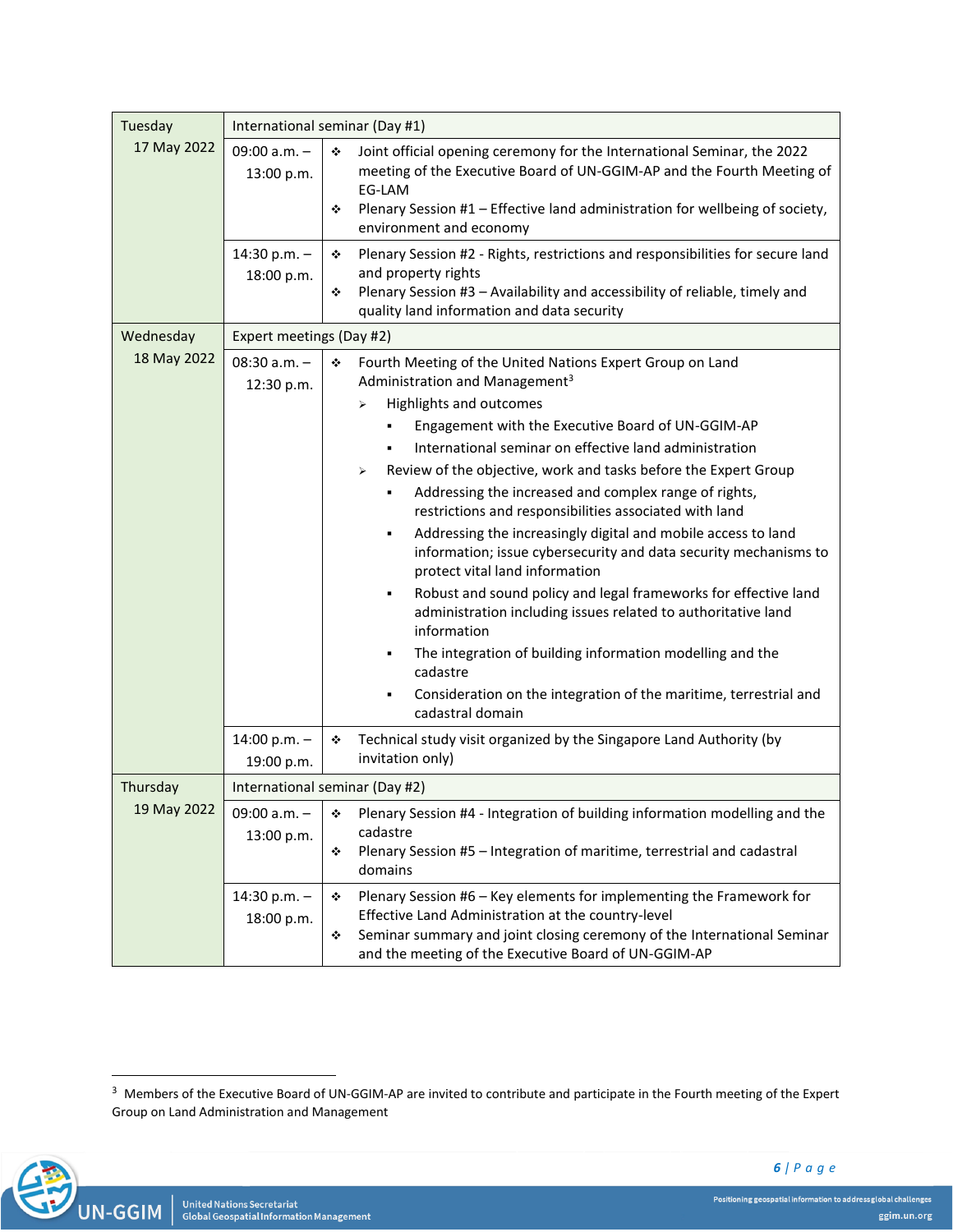| Friday      | Expert meetings (Day #3)     |                                                                                                                                                                                     |  |
|-------------|------------------------------|-------------------------------------------------------------------------------------------------------------------------------------------------------------------------------------|--|
| 20 May 2022 |                              |                                                                                                                                                                                     |  |
|             | 08:30 $a.m. -$<br>12:30 p.m. | Fourth Meeting of the United Nations Expert Group on Land<br>٠<br>Administration and Management <sup>4</sup><br>Accomplishing the objective, work and tasks before the Expert<br>⋗  |  |
|             |                              | Group, implementing the FELA at the country-level and next steps<br>IGIF, the coherent mechanism to raise awareness, advocacy,<br>collaboration and integration                     |  |
|             |                              | Key elements to translate concepts to practical guidance -<br>modalities for sharing and exchanging knowledge,<br>information and experiences                                       |  |
|             |                              | Key elements to translate concepts to practical guidance -<br>٠<br>assessment mechanism that considers the nine pathways of<br>the FELA and national circumstances of Member States |  |
|             |                              | Collaboration with regional committees, functional and thematic<br>$\blacktriangleright$<br>groups of UN-GGIM and relevant international stakeholders                               |  |
|             | 14:00 p.m. $-$<br>18:00 p.m. | Fourth Meeting of the United Nations Expert Group on Land<br>٠<br>Administration and Management <sup>5</sup>                                                                        |  |
|             |                              | Key outcomes from the International Seminar and Fourth Meeting<br>⋗<br>Business of the Expert Group<br>⋗<br>Review and updating the work plan                                       |  |
|             |                              | Reporting to the twelfth session of UN-GGIM<br>٠<br>Leadership transition                                                                                                           |  |
|             |                              | Next meeting<br>٠                                                                                                                                                                   |  |
|             |                              | Summary, next steps and close<br>٠                                                                                                                                                  |  |

<sup>&</sup>lt;sup>5</sup> Members of the Executive Board of UN-GGIM-AP are invited to contribute and participate in the Fourth meeting of the Expert Group on Land Administration and Management



<sup>&</sup>lt;sup>4</sup> Members of the Executive Board of UN-GGIM-AP are invited to contribute and participate in the Fourth meeting of the Expert Group on Land Administration and Management